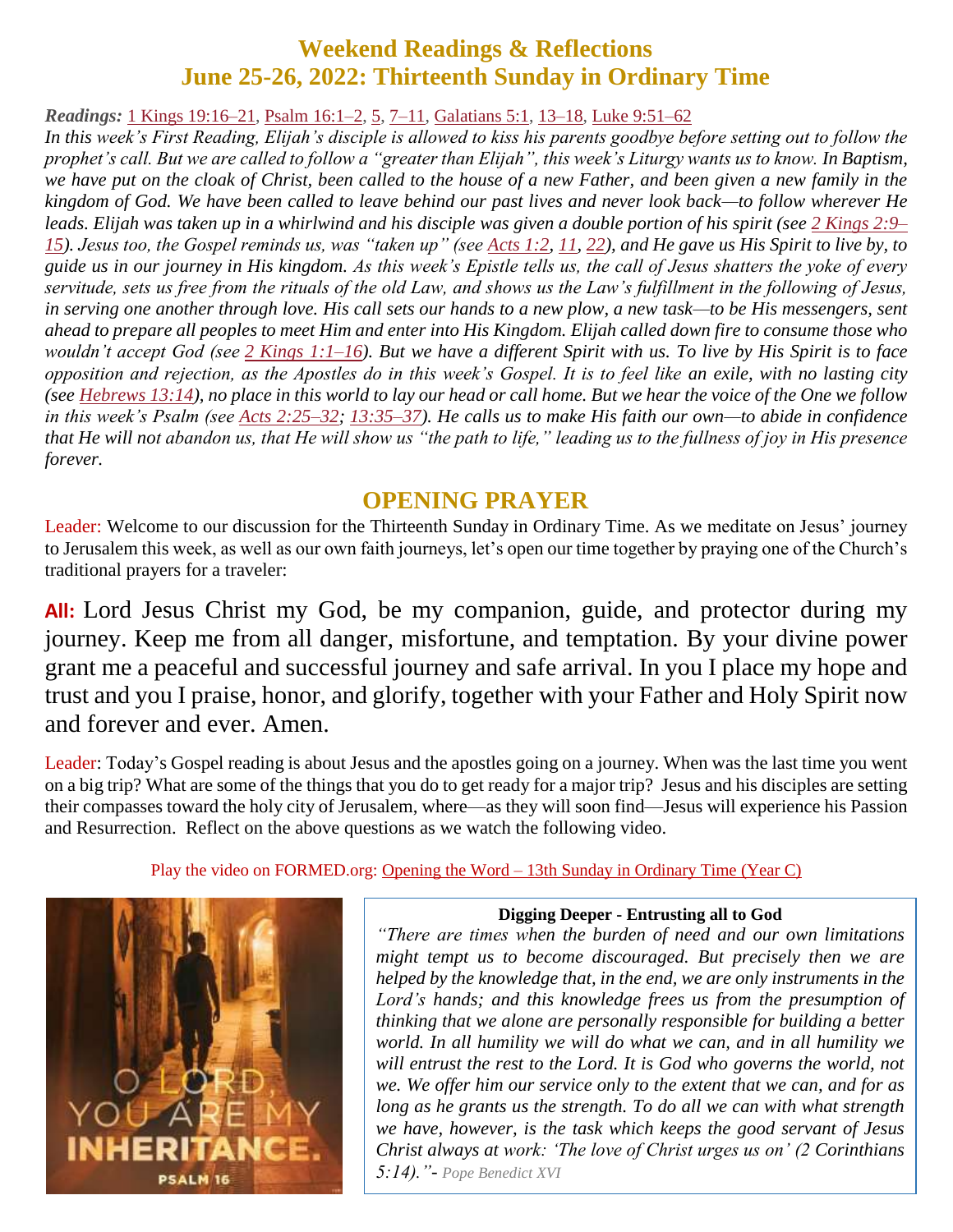#### **FIRST READING** ~ 1 Kings 19:16b, 19-21 ~

The LORD said to Elijah: "You shall anoint Elisha, son of Shaphat of Abelmeholah, as prophet to succeed you." Elijah set out and came upon Elisha, son of Shaphat, as he was plowing with twelve yoke of oxen; he was following the twelfth. Elijah went over to him and threw his cloak over him. Elisha left the oxen, ran after Elijah, and said, "Please, let me kiss my father and mother goodbye, and I will follow you." Elijah answered, "Go back! Have I done anything to you?" Elisha left him, and taking the yoke of oxen, slaughtered them; he used the plowing equipment for fuel to boil their flesh, and gave it to his people to eat. Then Elisha left and followed Elijah as his attendant.

*Elijah is one of the greatest prophets of the Old Testament. But even he gets tired. God tells him to find his successor to continue the prophet's work.* 

 *In your ministry and service of God are you ʻfinding a successor' to share the load and replace you? Why do you think this is important? Have a conversation with God about this.*

*Elijah is very wealthy. Most families would own only 1 oxen. He kills the 12 oxen and uses the farming tools to create a fire. He destroys everything so as to not be attracted back to his old life. He makes a decision that God's work has primacy of place and is the first calling upon his life.*

 *Imagine living these actions within your own life and circumstances. What attracts you? In what areas of your life are you not ʻfree'?*

# **SECOND READING**  $\sim$  Galatians 5:1, 13-18  $\sim$

Brothers and sisters: For freedom Christ set us free; so stand firm and do not submit again to the yoke of slavery. For you were called for freedom, brothers and sisters. But do not use this freedom as an opportunity for the flesh; rather, serve one another through love. For the whole law is fulfilled in one statement, namely, you shall love your neighbor as yourself. But if you go on biting and devouring one another, beware that you are not consumed by one another. I say, then: live by the Spirit and you will certainly not gratify the desire of the flesh. For the flesh has desires against the Spirit, and the Spirit against the flesh; these are opposed to each other, so that you may not do what you want. But if you are guided by the Spirit, you are not under the law.

*St Paul continues to teach the Galatian community about the true nature of freedom. Freedom is really being ʻfree for others'. To not be attached or enslaved to material possessions and self indulging desires (flesh) requires discipline and effort.* 

 *In what area of your life could you make a daily prayer this week for God to help you? Is there an action you could do to enter this particular journey of ʻfreedom' this week?*

## **GOSPEL** ~ Luke 9:51-62 <sup>~</sup>

When the days for Jesus' being taken up were fulfilled, he resolutely determined to journey to Jerusalem, and he sent messengers ahead of him. On the way they entered a Samaritan village to prepare for his reception there, but they would not welcome him because the destination of his journey was Jerusalem. When the disciples James and John saw this they asked, "Lord, do you want us to call down fire from heaven to consume them?" Jesus turned and rebuked them, and they journeyed to another village. As they were proceeding on their journey someone said to him, "I will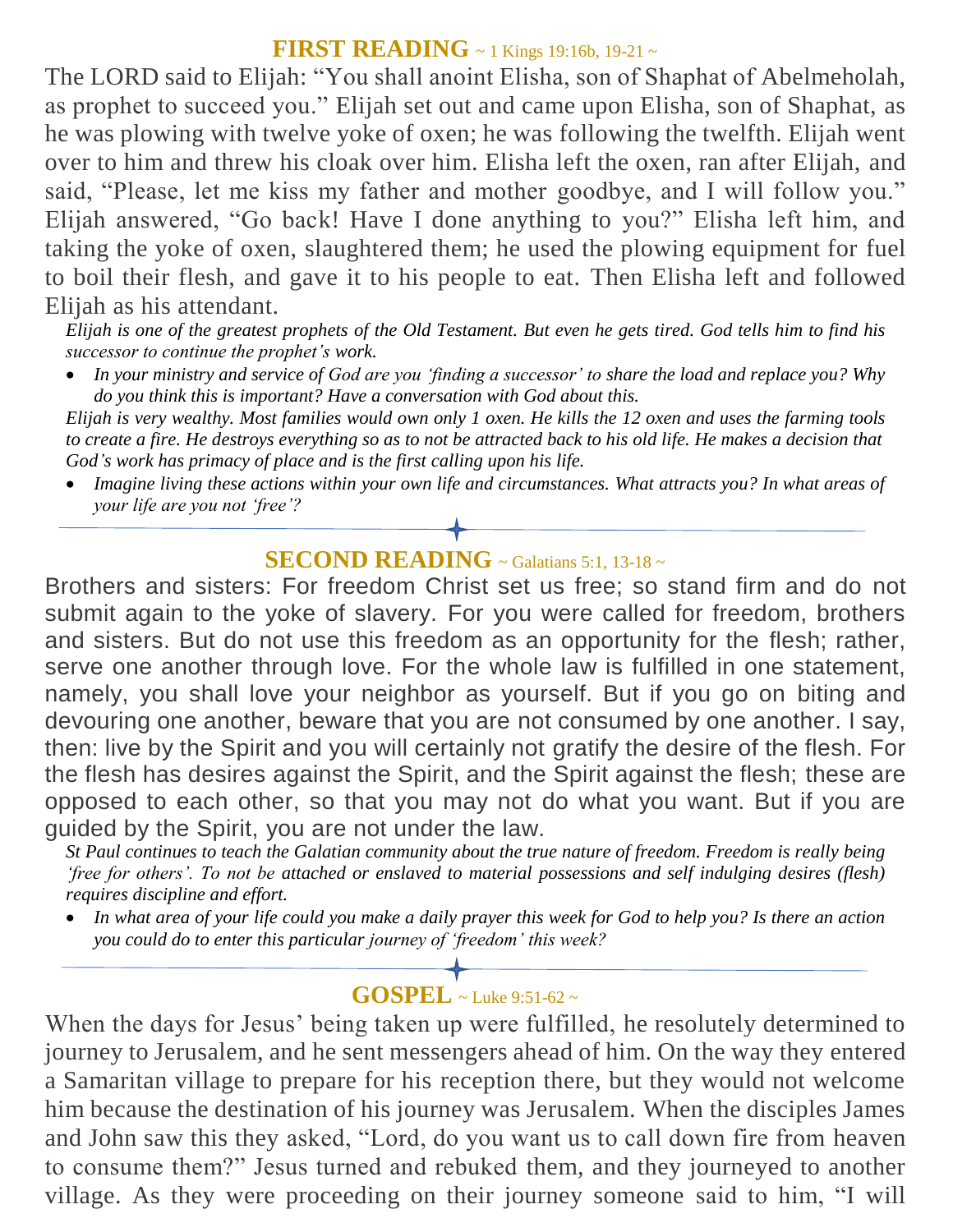follow you wherever you go." Jesus answered him, "Foxes have dens and birds of the sky have nests, but the Son of Man has nowhere to rest his head." And to another he said, "Follow me." But he replied, "Lord, let me go first and bury my father." But he answered him, "Let the dead bury their dead. But you, go and proclaim the kingdom of God." And another said, "I will follow you, Lord, but first let me say farewell to my family at home." To him Jesus said, "No one who sets a hand to the plow and looks to what was left behind is fit for the kingdom of God."

*From Luke 9,51 we meet a tougher Jesus. Some texts have Jesus ʻset his face like flint' toward Jerusalem. He is determined and makes large demands of his disciples. Going to Jerusalem represents Jesus' obedience to God to do ʻhis will'.* 

 *Is there anything you have heard God ask you to do? What will it involve for you to ʻset your face' resolutely toward doing it?*

*Care for and burial of one's parents was a top social and cultural priority for Jewish people. Allegiance to parents and duties as a child is replaced by Jesus with ʻproclaiming the kingdom of God'.* 

 *What pressures or expectations does society or your family place upon you? Do these ʻlimit' your freedom to respond to God by living the values and lifestyle of Jesus? How? What will you now do? Jesus takes disciples on a special journey toward Jerusalem from this point in the Gospel. There is no turning back. The joy and success of ministry in Galilee changes to resistance by religious people and civil authorities. Jesus urgently teaches his disciples about mission and the Kingdom of God.* 

 *Imagine a fire is burning and many people's lives are in danger. Would you let go of your ʻwork' to ʻsave' these people? Such is the call of the Kingdom of God. How will you respond?*

## **MEDITATION**

The Jews and Samaritans had been divided for centuries. Jewish pilgrims who passed through Samaritan territory were often treated badly and even assaulted. Jesus did the unthinkable for a Jew. He not only decided to travel through Samaritan territory at personal risk, but he also asked for hospitality in one of their villages! Jesus' offer of friendship was rebuffed. Is there any wonder that the disciples were indignant and felt justified in wanting to see retribution done to this village? Wouldn't you respond the same way? Jesus, however, rebukes his disciples for their lack of toleration. Jesus had "set his face toward Jerusalem" to die on a cross that Jew, Samaritan, and Gentile might be reconciled with God and be united as one people in Christ.

Tolerance is a much needed virtue today. But aren't we often tolerant for the wrong thing or for the wrong motive? Christian love seeks the highest good of both one's neighbor and one's enemy. When Abraham Lincoln was criticized for his courtesy and tolerance towards his enemies during the American Civil War, he responded: "Do I not destroy my enemies when I make them my friends?"

With the call the Lord gives the grace to respond and the strength to follow all the way to the end. Why does Jesus issue a challenge with the call? Jesus was utterly honest in telling people what it would cost to follow him. When a would-be disciple approached Jesus and said he was ready to follow, Jesus told him it would require sacrifice - the sacrifice of certain creaturely comforts. Jesus appealed to this man's heart and told him to detach himself from whatever might hold him back. Spiritual detachment is a